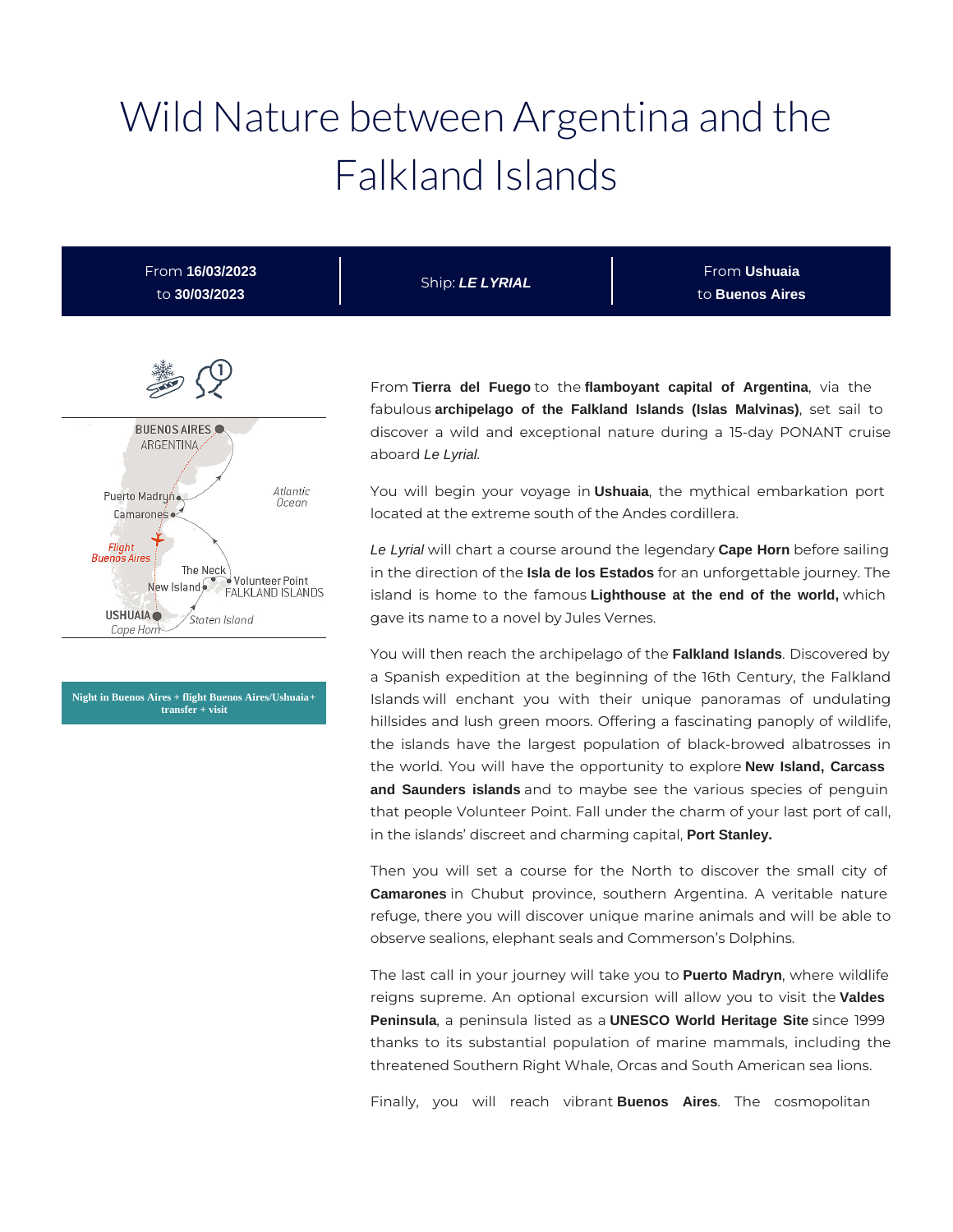Argentinean capital is the perfect blend of magnificent architecture with European influences and a joyful Latin American atmosphere.



The information in this document is valid as of 06/07/2022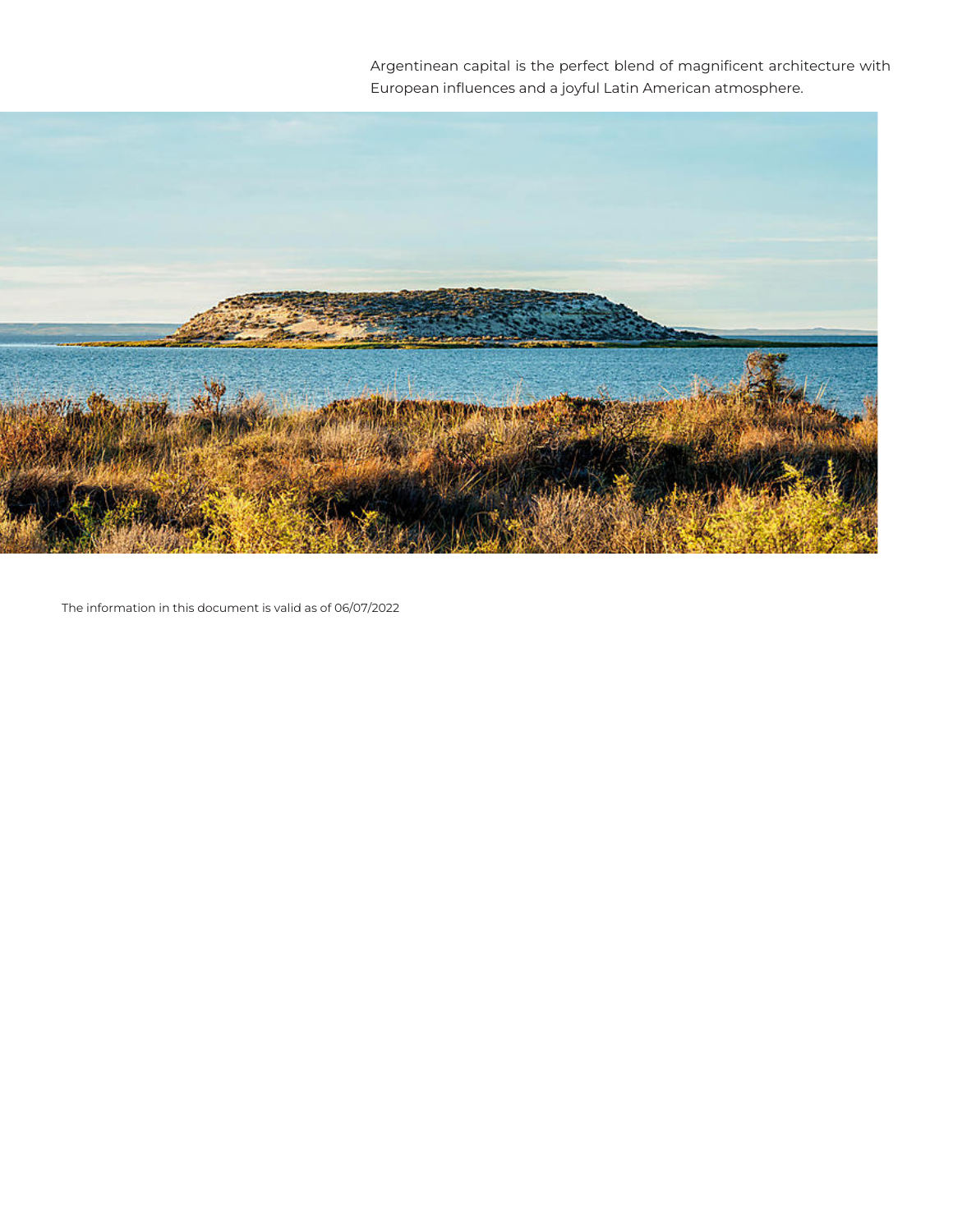# Wild Nature between Argentina and the Falkland Islands **YOUR STOPOVERS :**

#### **USHUAIA**

Embarkation 16/03/2023 from 16:00 to 17:00 Departure 16/03/2023 at 18:00

Capital of Argentina's **Tierra del Fuego** province, Ushuaia is considered the gateway to the White Continent and the South Pole. Nicknamed "**El fin del mundo**" by the Argentinian people, this city at the end of the world nestles in the shelter of mountains surrounded by fertile plains that the wildlife seem to have chosen as the ultimate sanctuary. With its exceptional site, where the Andes plunge straight into the sea, Ushuaia is one of the most fascinating places on earth, its very name evocative of journeys to the unlikely and the inaccessible…

# **SAILING AROUND CAPE HORN**

Arrival 17/03/2023 Departure 17/03/2023

It's at the meeting point between the Atlantic and Pacific oceans that you enter Chilean Patagonia where you head for the Tierra del Fuego archipelago and its famous **Cape Horn.** From the top of its impressive 425-metre high cliff, South America's southernmost tip has, for many centuries, seen merchant ships from the world over passing by. Because of its legendary storms and rough seas, getting round this cape has gone down in history as a challenge for all seafarers.

# **SAILING ALONG ISLA DE LOS ESTADOS**

Arrival 18/03/2023 Departure 18/03/2023

Mountainous and rugged, the **Isla de los Estados** reveals the last ripples of the Andean cordillera. At the extreme fareast of the Tierra del Fuego, this tiny Argentinean island **edged with deep**, narrow bays, is a real **nature sanctuary**. From the sea, admire its relief, covered with a dense and **inaccessible forest**, and the **rich wildlife** that peoples its waters (Magellanic penguins, Commerson's dolphins, etc.). This mysterious island is home to the lighthouse that inspired Jules Verne's Lighthouse at the end of the world - and you may be lucky enough to see it during your journey.

**NEW ISLAND**  Arrival 19/03/2023 Departure 19/03/2023

This island with its distinctive jagged relief is located on the western edge of the **Falkland Islands** and is home to a tiny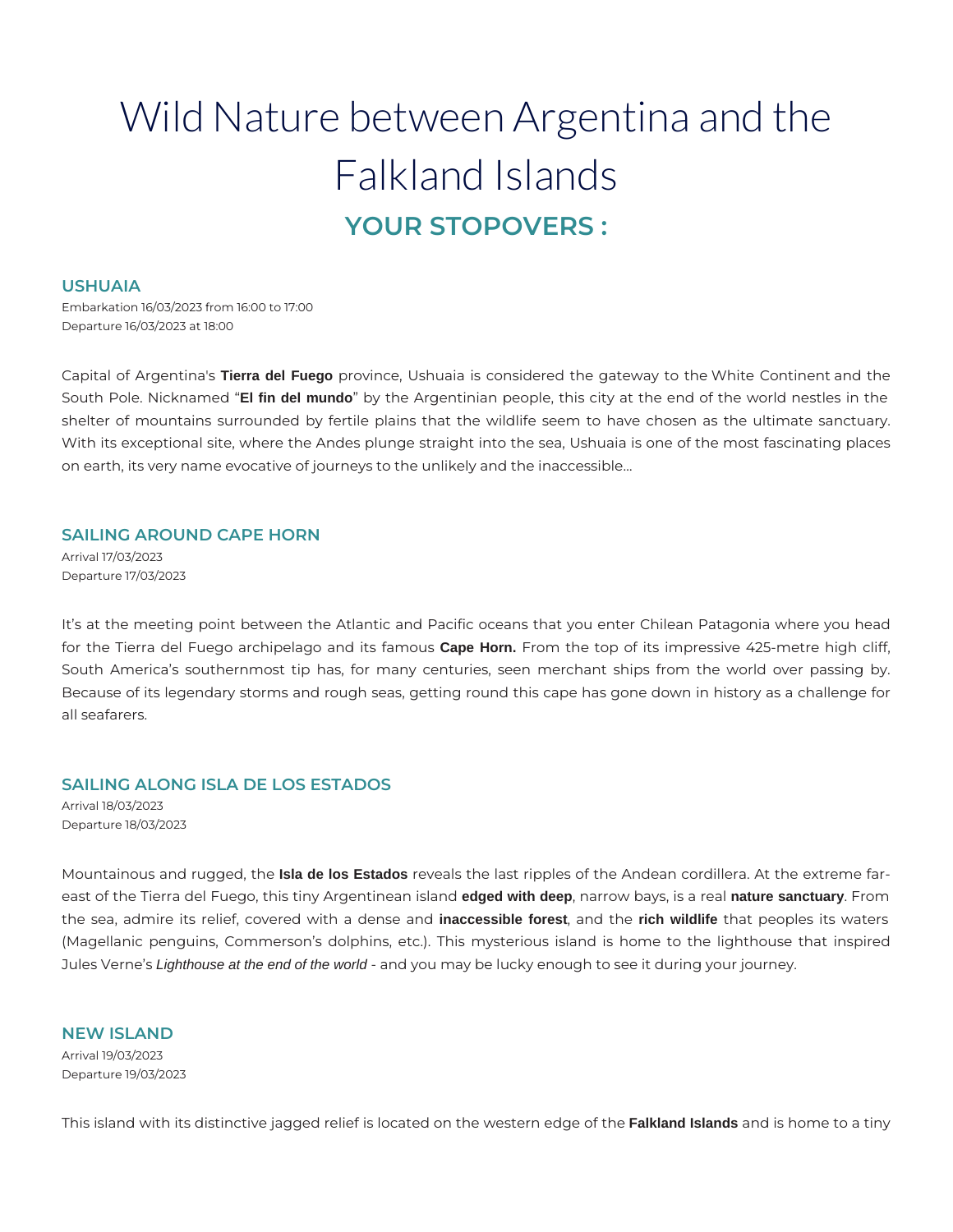village of two families. Step onto the golden sand of its flower-lined beaches, beside which an old stone house still stands, and you'll feel like you've entered a natural paradise. A narrow pathway weaves around typical Falkland moorlands. Follow it and in under 20 minutes you'll find yourself at the heart of a colony of southern **rockhopper penguins**, **black-browed albatross and imperial shags**. It's the perfect opportunity to watch the albatross swoop down from the cliffs and skim the waves that crash against the rocks on the exposed side of the island.

#### **CARCASS ISLAND**

Arrival 20/03/2023 Departure 20/03/2023

Situated in the north-west of the Falklands, **Carcass Island** was named after the ship HMS Carcass, which visited the island in the late 18th century. Its landscapes, combining steep rocks, sheer cliffs, wild expanses and white-sand beaches, form a rich and varied panorama that amateur or experienced bird watchers will appreciate. On this island, one of the few where no predators have been introduced, numerous species of birds live, breed and are born in total serenity. Due to the fresh, windy and humid subarctic oceanic climate, a fauna and flora similar to those of Patagonia, situated 460 km (286 miles) away, thrive here. You could get the chance to observe **emperor, royal, Adélie or southern rockhopper penguins**.

#### **THE NECK, SAUNDERS ISLAND**

Arrival 20/03/2023 Departure 20/03/2023

**The Neck** is a narrow stretch of land connecting the two sides of **Saunders Island**, located on the north-western edge of the **Falklands**. You'll safely enter these blustery surroundings with the assistance of your naturalist guides. And once there, a reward awaits you: a veritable paradise of endless shoreline lapped by **turquoise waters**. Several bird species, also attracted to this stunning location, have settled here. At the other end of The Neck, you'll encounter Magellanic penguins, southern rockhopper penguins, **black-browed albatross** and **king penguins**, all basking in the beauty of their surroundings.

**VOLUNTEER POINT**  Arrival 21/03/2023 Departure 21/03/2023

A peninsula located at the far north-east of the **Falkland Islands**, Volunteer Point, named after the ship The Volunteer which called there in 1815, promises moving encounters in the heart of totally unspoiled nature. Due to its exceptional birdlife, the spot is identified as an Important Bird and Biodiversity Area (IBA) and is, above all, renowned as the home of the island's largest **king penguin** colony. These elegant birds, which are expressive and not particularly timid, will offer you moments of pure awe and the opportunity to take magnificent photos. You'll certainly be touched by the fledglings, dressed in their thick brown plumage.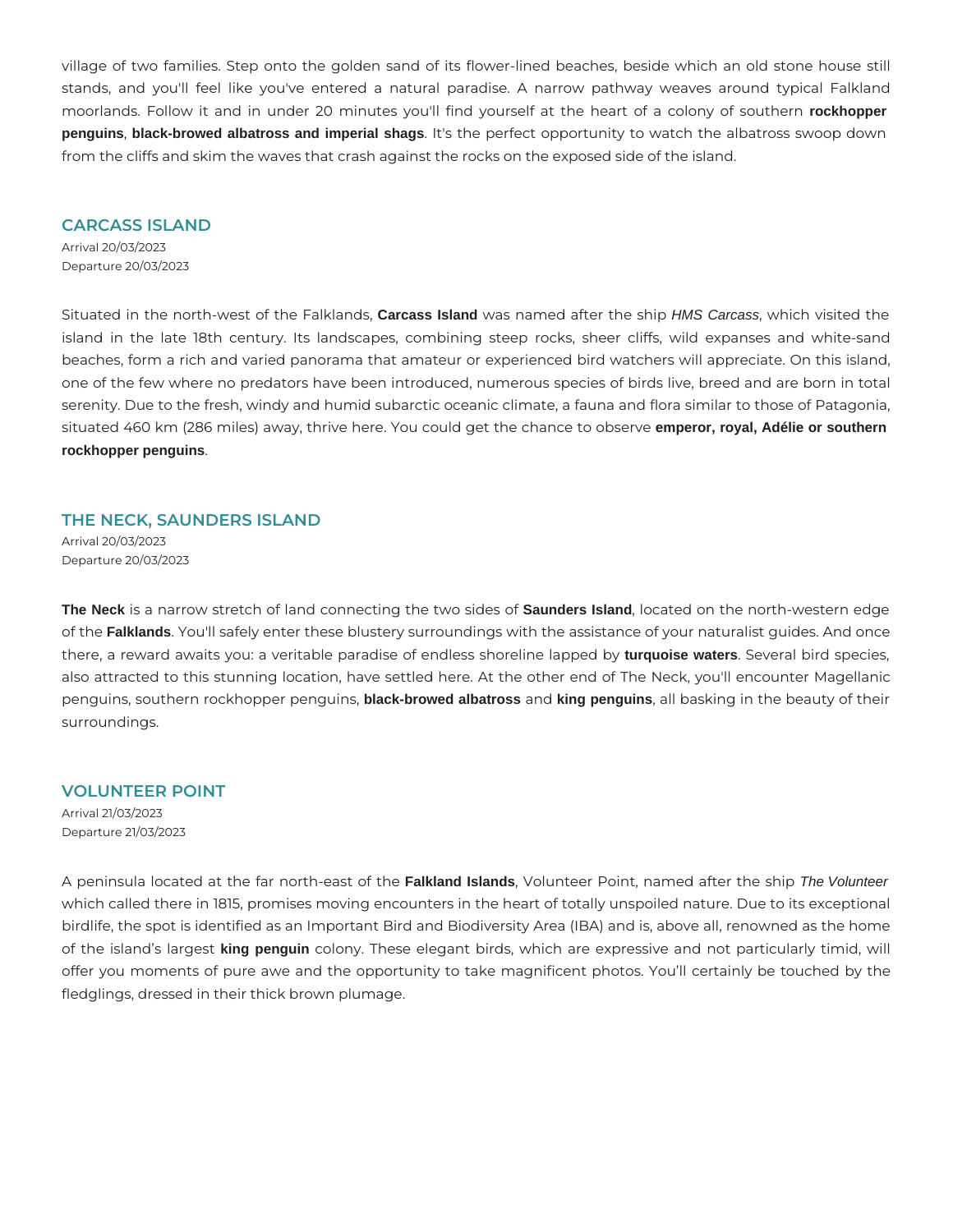#### **PORT STANLEY**

Arrival 21/03/2023 Departure 21/03/2023

Situated at the far eastern end of the **Falklands' largest island, Port Stanley**, is the capital of this remote archipelago in the South Atlantic, composed of nearly 700 islands and islets. In 1764, **Louis Antoine de Bougainville** settled the first pioneers here and the port grew rapidly. Placed under the Spanish crown in 1767, then under British sovereignty since 1833, the town has retained some South American features fused with the **Victorian style** that punctuate the city, and the houses with their colourful roofs brighten the moorland landscapes with their windy and harsh climate reminiscent of the Scottish islands of Orkneys or Shetland. In front of the Cathedral, built in 1933, an arch made of whale jaw bones reminds us that Port Stanley was once a whaling port.

**AT SEA** 

Arrival 22/03/2023 Departure 23/03/2023

During your day at sea, make the most of the many services and activities on board. Treat yourself to a moment of relaxation in the spa or stay in shape in the fitness centre. Depending on the season, let yourself be tempted by the swimming pool or a spot of sunbathing. This day without a port of call will also be an opportunity to enjoy the conferences or shows proposed on board, to do some shopping in the boutique or to meet the PONANT photographers in their dedicated space. As for lovers of the open sea, they will be able to visit the ship's upper deck to admire the spectacle of the waves and perhaps be lucky enough to observe marine species. A truly enchanted interlude, combining comfort, rest and entertainment.

#### **CAMARONES**

Arrival 24/03/2023 Departure 24/03/2023

**Camarones** is a small town located in **Chubut Province**, in Southern Argentina. Chubut stretches from the Atlantic to the Andes, the coast is marked by **high cliffs** and **sandy beaches**. Before the Spaniards arrived in the Americas, nomadic indigenous people had inhabited the Patagonia region. In the 17th and 18th centuries, Spanish missionaries settled. Camarones is the head town of the Florentino Ameghino department which is noted for its wealth of geological and paleontological features. People are attracted to the region by its lengthy unspoiled coastline and its fauna. Camarones means 'shrimps' in Spanish, once the town was well-known for the abundance of shrimps in its bay.

### **PUERTO MADRYN**

Arrival 25/03/2023 Departure 25/03/2023

On the shores of the Atlantic Ocean, in the Argentinian province of **Chubut**, stands the city of **Puerto Madryn** nestling in the Golfo Nuevo and surrounded by wild and abundant nature. You will be able to follow the narrow strip of land formed by the isthmus for a few kilometres, to reach the **Valdes Peninsula nature reserve, a UNESCO World Heritage Site** . Its microclimate, protected from the extreme conditions of the Southern Atlantic, makes this an ideal breeding ground for southern right whales, but also for southern elephant seals, southern sea lions, and orcas. You may also